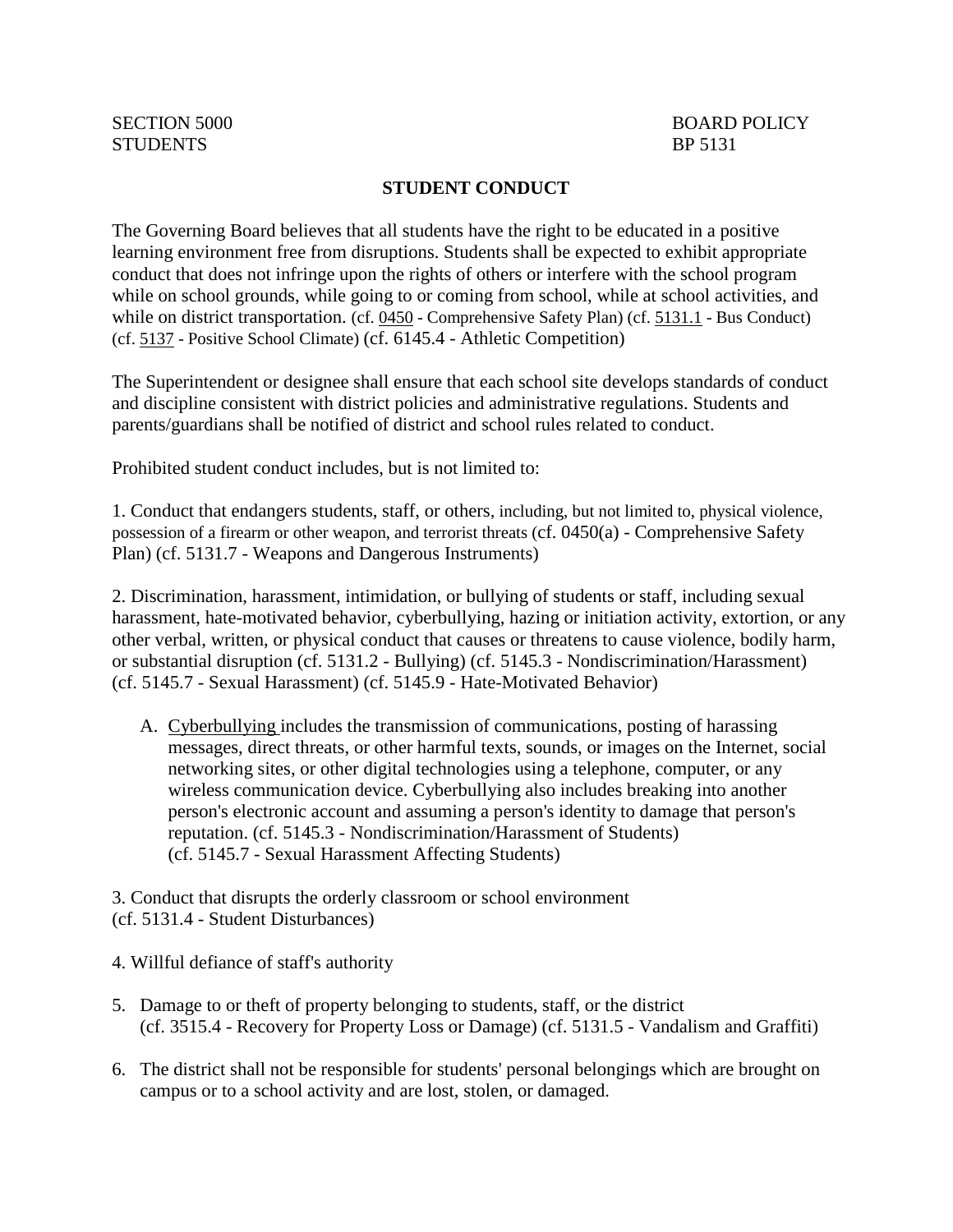- 7. Obscene acts or use of profane, vulgar, or abusive language (cf. 5145.2 - Freedom of Speech/Expression)
- 8. Possession, use, or being under the influence of tobacco, alcohol, or other prohibited drugs (cf. 5131.6 - Alcohol and Other Drugs) (cf. 5131.62 - Tobacco) (cf. 5131.63 - Steroids)
- 9. Possession or use of a laser pointer, unless used for a valid instructional or other schoolrelated purpose, including employment (Penal Code 417.27)
- 10. Prior to bringing a laser pointer on school premises, for a valid instructional or school-related purpose, a student shall obtain permission from the principal or designee.
- 11. Use of a cellular/digital telephone, pager, or other mobile communications device during instructional time

Such devices shall be turned off in class, except when being used for a valid instructional or other school-related purpose as determined by the teacher or other district employee, and at any other time directed by a district employee. Any device with camera, video, or voice recording function shall not be used in any manner which infringes on the privacy rights of any other person.

No student shall be prohibited from possessing or using an electronic signaling device that is determined by a licensed physician or surgeon to be essential for the student's health and the use of which is limited to purposes related to the student's health. (Education Code 48901.5)

- 12. Plagiarism or dishonesty on school work or tests (cf. [5131.9](http://gamutonline.net/displayPolicy/222832/5) Academic Honesty) (cf. 6162.54(a) - Test Integrity/Test Preparation) (cf. 6162.6 - Use of Copyrighted Materials)
- 13. Inappropriate attire (cf. 5132 Dress and Grooming)
- 14. Tardiness or unexcused absence from school (cf. 5113 Absences and Excuses) (cf. 5113.1 - Chronic Absence and Truancy)
- 15. Failure to remain on school premises in accordance with school rules (cf. 5112.5 Closed Campus)
- 16. Students also may be subject to discipline, in accordance with law, Board policy, or administrative regulation, for any off-campus conduct during non-school hours which poses a threat or danger to the safety of students, staff, or district property, or substantially disrupts school activities.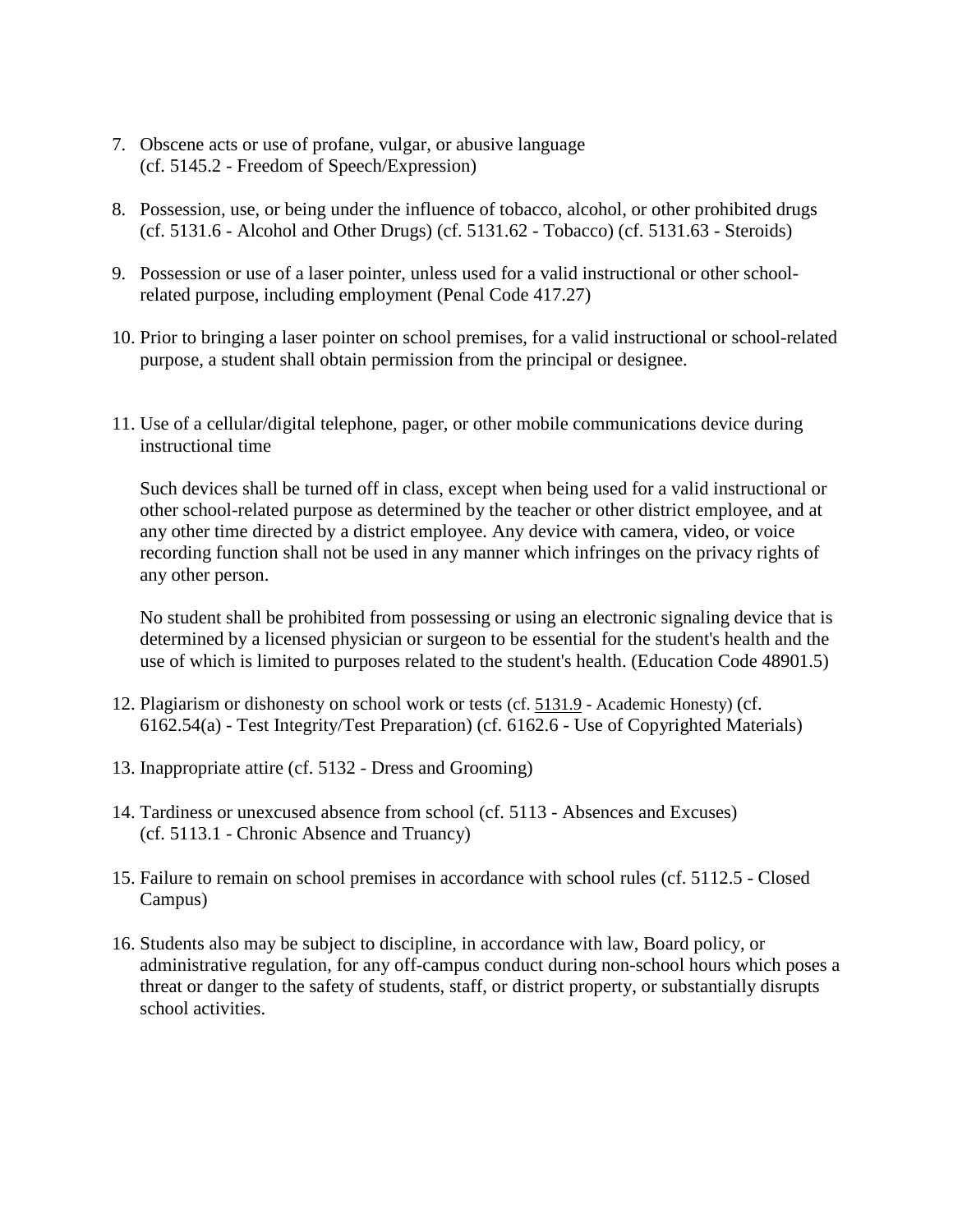Employees are expected to provide appropriate supervision to enforce standards of conduct and, if they observe or receive a report of a violation of these standards, to immediately intervene or call for assistance. If an employee believes a matter has not been resolved, he/she shall refer the matter to his/her supervisor or administrator for further investigation.

When a school official suspects that a search of a student or his/her belongings will turn up evidence of the student's violation of the law or school rules, such a search shall be conducted in accordance with BP/AR 5145.12 - Search and Seizure. (cf. 5145.12 - Search and Seizure)

When a student uses any prohibited device or uses a permitted device in any unethical or illegal activity, a district employee may confiscate the device. The employee shall store the item in a secure manner until an appropriate time.

Students who violate district or school rules and regulations may be subject to discipline including, but not limited to, suspension, expulsion, transfer to alternative programs, referral to a student success team or counseling services, or denial of the privilege of participation in extracurricular or co-curricular activities or other privileges in accordance with Board policy and administrative regulation. The Superintendent or designee shall notify local law enforcement as appropriate. (cf. 6145 – Extracurricular and Co-Curricular Activities) (cf. 1020 - Youth Services) (cf. 1400 - Relations Between Other Governmental Agencies and the Schools) (cf. 5020 - Parent Rights and Responsibilities) (cf. 5127 - Graduation Ceremonies and Activities) (cf. 5138 - Conflict Resolution/Peer Mediation) (cf. 5144 - Discipline) (cf. 5144.1 - Suspension and Expulsion/Due Process) (cf. 5144.2 - Suspension and Expulsion/Due Process (Students with Disabilities) (cf. 6020 - Parent Involvement) (cf. 6159.4 - Behavioral Interventions for Special Education Students) (cf. 6164.2 - Guidance/Counseling Services) (cf. 6164.5 - Student Success Teams) (cf. 6184 - Continuation Education) (cf. 6185 - Community Day School)

Legal Reference:

EDUCATION CODE 200-262.4 Prohibition of discrimination 32261 Bullying 32280-32289 Comprehensive safety plan 35181 Governing board authority to set policy on responsibilities of students 35291-35291.5 Rules 44807 Duty concerning conduct of students 48900-48925 Suspension and expulsion 51512 Prohibition against electronic listening or recording device in classroom without permission

CIVIL CODE 1714.1 Liability of parents and guardians for willful misconduct of minor

PENAL CODE 288.2 Harmful matter with intent to seduce 313 Harmful matter 417.25-417.27 Laser scope or laser pointer